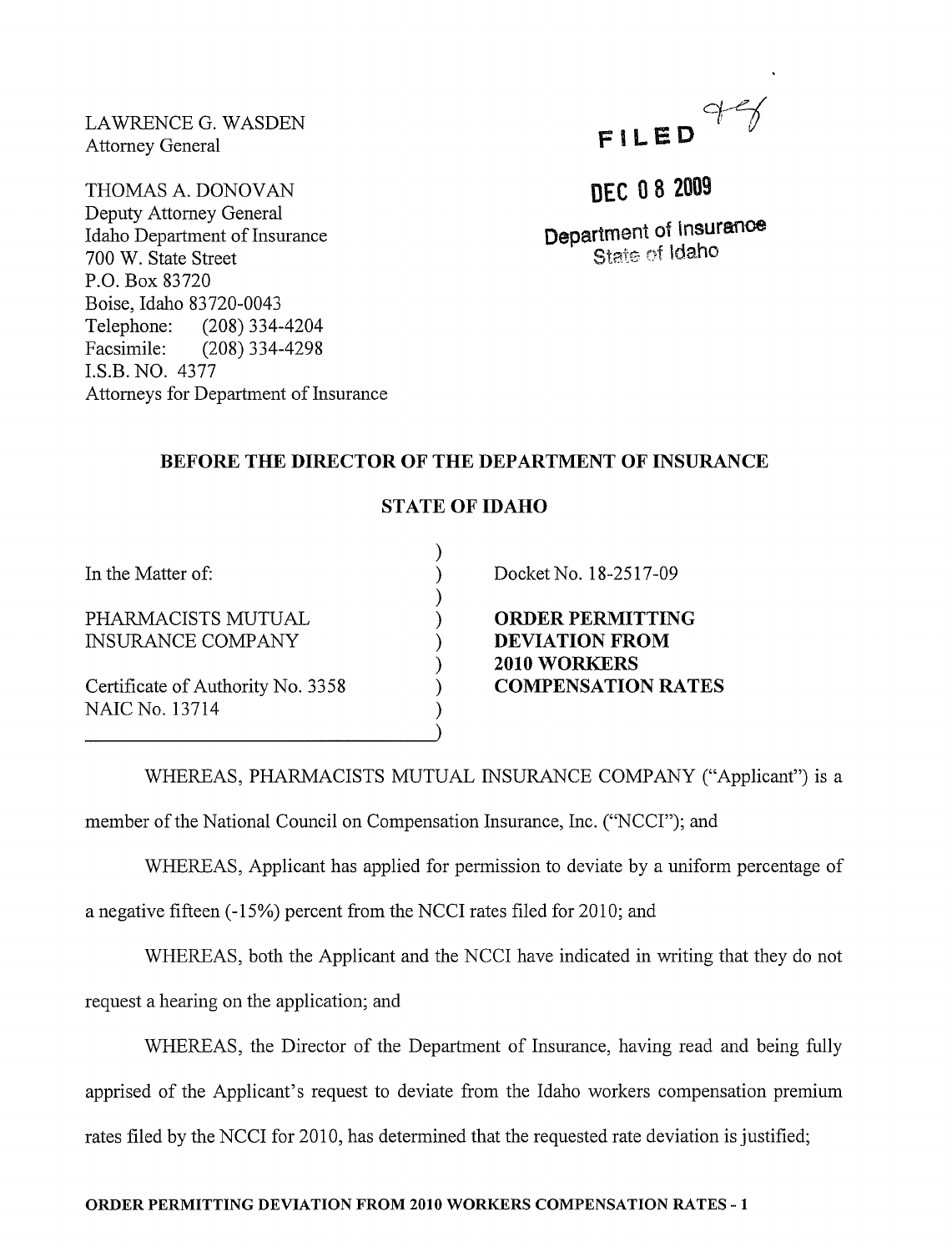NOW, THEREFORE, IT IS HEREBY ORDERED that, pursuant to Idaho Code § 41- 1614, the Applicant's request for a uniform percentage deviation of a negative fifteen (-15%) percent from the workers compensation rates filed by the NCCI for 2010, exclusive of terrorism rates, is GRANTED. This deviation from the Idaho workers compensation premium rates filed by the NCCI for 2010 shall take effect February 1,2010, and shall remain in effect for one year from that date unless terminated sooner with the approval of the Director.

DATED this  $\mathcal{O}^{\pi}$  day of December 2009.

<u>Maylas</u> Director

#### **NOTIFICATION OF RIGHTS**

This is a final order of the agency. Any party may file a motion for reconsideration of this final order within fourteen (14) days of the service date of this order. The agency will dispose of the petition for reconsideration within twenty-one (21) days of its receipt, or the petition will be considered denied by operation oflaw. See Section 67-5246(4), Idaho Code.

Pursuant to Sections 67-5270 and 67-5272, Idaho code, any party aggrieved by this final order or orders previously issued in this case may appeal this final order and all previously issued orders in this case to district court by filing a petition in the district court of the county in which:

- 1. A hearing was held
- ii. The final agency action was taken,
- iii. The party seeking review of the order resides, or operates its principal place of business